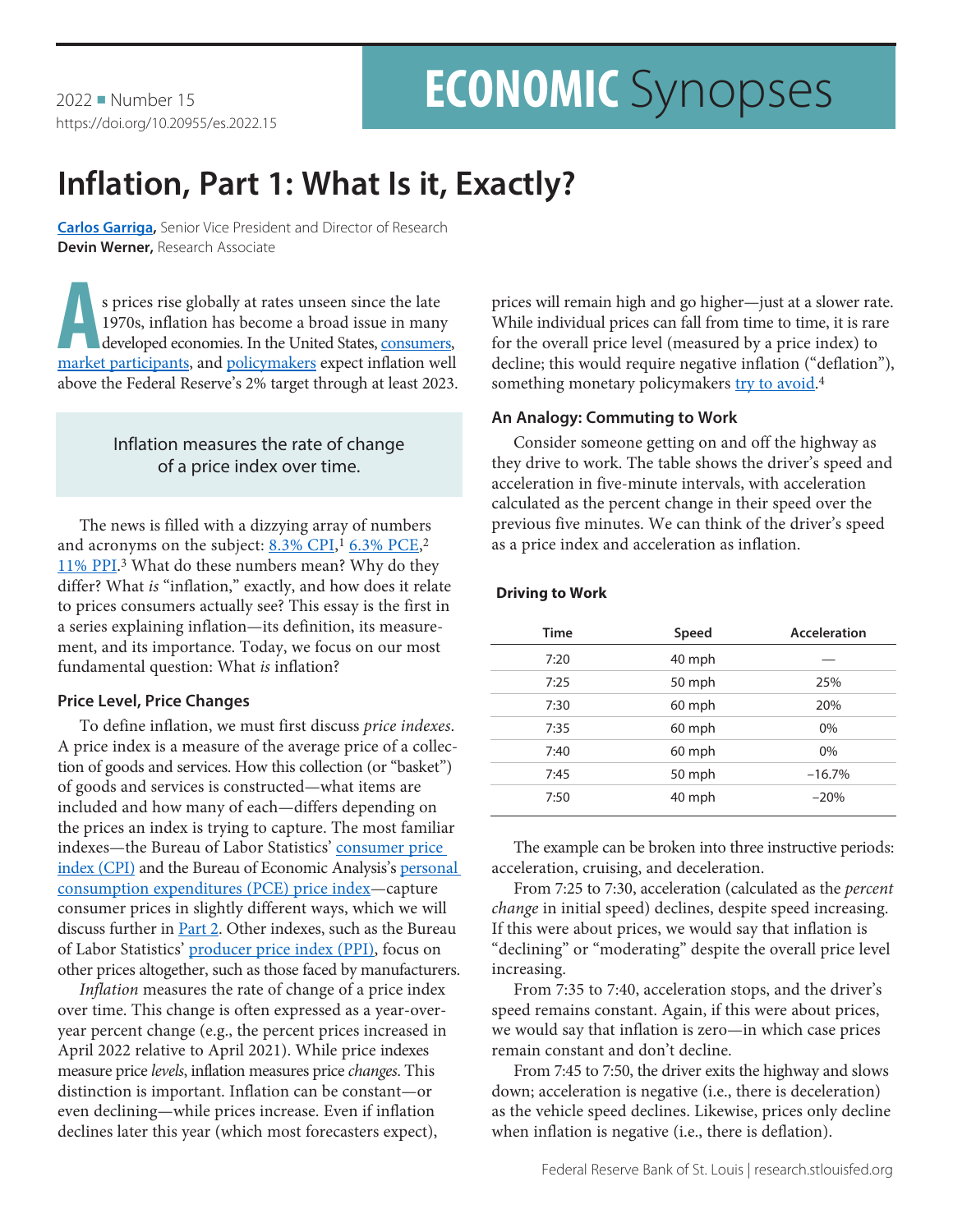#### **Inflation and Price Indexes Over Time**

#### **A. Constant prices-zero inflation**





When it comes to driving, this last period is inevitable people can't drive forever! But the analog—deflation—is extremely rare for price indexes, which tend to only go up. Prices also differ from driving in another important way. While traffic authorities care about drivers' *speed* (giving out tickets to those going too fast, regardless of how fast they *accelerated* to that speed), monetary policymakers focus on *inflation* in their mission to maintain stable prices.

#### **Back to Inflation and Price Indexes**

It may be useful to more explicitly review the relationship between prices and inflation under a variety of circumstances. The figure shows the effect on prices due to zero, constant, increasing, and decreasing inflation.



#### **B. Constant inflation-increasing prices**

#### **C. Increasing ination–increasing prices D. Decreasing ination–increasing prices**



Panel A shows that if inflation were zero over two decades, prices should remain constant (at the normalized value of 100). Panel B shows that even a small amount of inflation (i.e., 2%) can have a dramatic effect on how prices grow over two decades—increasing them by nearly 50%. The growth in prices is compounded over time: This is why the change in prices is higher in the last decade (i.e., 2030 to 2040) than in the initial decade (i.e., 2020 to 2030).

Panels C and D highlight the effects of non-constant inflation on prices. The price level either nearly doubles or increases less than 25%, depending on whether inflation itself grows to 4% or shrinks to 0% in the span of 20 years.

These examples do not cover the case of negative inflation (deflation), which *would* involve price indexes